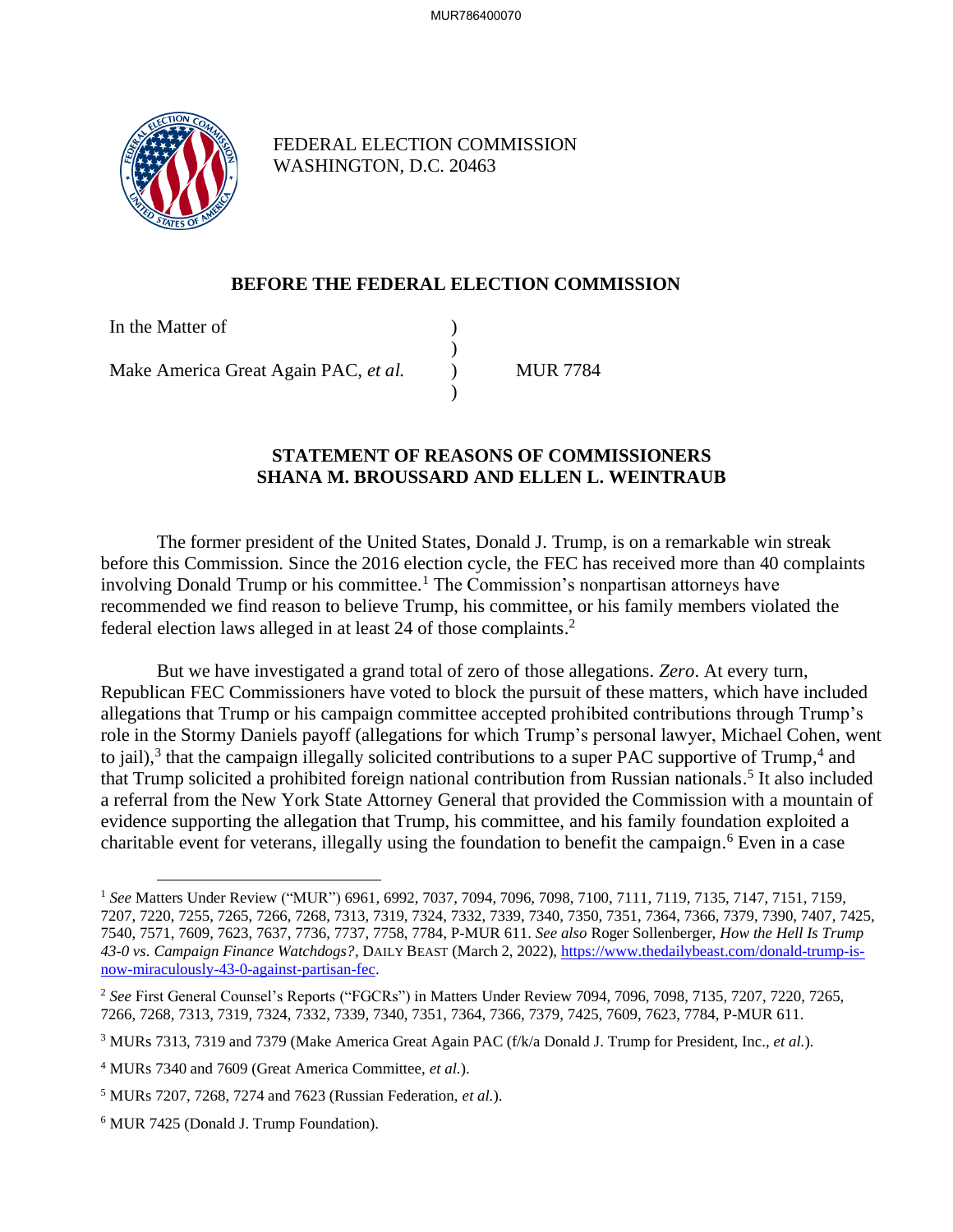MUR 7784 (Make America Great Again PAC, *et al*.) Statement of Reasons of Commissioners Shana M. Broussard and Ellen L. Weintraub Page 2 of 5

where the Commission unanimously agreed that the parent company of the National Enquirer *illegally coordinated with the Trump campaign* to make payments to squelch negative stories about thencandidate Trump, Republican commissioners would only agree to enforce the law against the media entity, and not the Trump Committee.<sup>7</sup>

Those were important allegations that should have been pursued. But this matter takes the cake. The Complaint in this matter alleged that Trump's campaign committee and a joint fundraising committee between the Trump committee, a leadership PAC, and the RNC misreported *hundreds of millions of dollars* in payments to two vendors controlled by Trump campaign staff.<sup>8</sup> The Commission's legal staff largely agreed and recommended that the Commission investigate. Instead, as they have done every time Trump or his committee are respondents, the Republican Commissioners blocked us from moving forward on this matter.

The Complaint labeled those two vendors – American Made Media Consultants, LLC ("AMMC") and Parscale Strategy, LLC ("Parscale Strategy") – as "conduits" that were used intentionally to conceal payments made by the vendors to other ultimate payees or subvendors.

Our nonpartisan attorneys concluded that AMMC indeed appears to have existed solely to serve the Trump committees and shared staff with the committees, and that the available information indicates that AMMC made payments for work performed by subvendors who worked directly for the committees.<sup>9</sup> Between April 2018 and November 20, 2020, the Trump committee reported disbursements totaling over \$519 million to AMMC.<sup>10</sup> The joint fundraising committee reported over \$255 million to AMMC between November 2018 and December 2020.<sup>11</sup> In reporting payments only to AMMC, the committees hid the ultimate payees working for them, in violation of the laws governing the disclosure of expenditures.

Or, as the Complainant put it, AMMC appears to have served as a "campaign shell company"<sup>12</sup> that masked the recipients of hundreds of millions of dollars in campaign spending. Our attorneys appropriately recommended we find reason to believe that the committees misreported the payees of payments made to AMMC by failing to itemize payments to subvendors and recommended that the Commission launch an investigation.<sup>13</sup>

Our attorneys also recommended finding reason to believe the Trump committee misreported the purpose of payments made to Parscale Strategy.<sup>14</sup> Committees must report the purpose of expenditures so that a person not associated with the committee can "easily discern why the disbursement was made

<sup>12</sup> *See id*.

<sup>7</sup> *See* Factual and Legal Analysis at 8, MURs 7324, 7332, 7364, and 7366 (A360 Media, Inc., *et al*.), Certification ("Cert.") (Mar. 17, 2021).

<sup>8</sup> *See* FGCR at 2, MUR 7784 (Make America Great Again PAC, *et al*.).

<sup>9</sup> *See id*.

<sup>10</sup> *See id*. at 4.

<sup>11</sup> *See id*. at 5.

<sup>13</sup> *See id*. at 2, 11; 52 U.S.C. § 30104(b)(5)(A).

<sup>14</sup> *See id*. at 2, 21; 52 U.S.C. § 30104(b)(5)(A).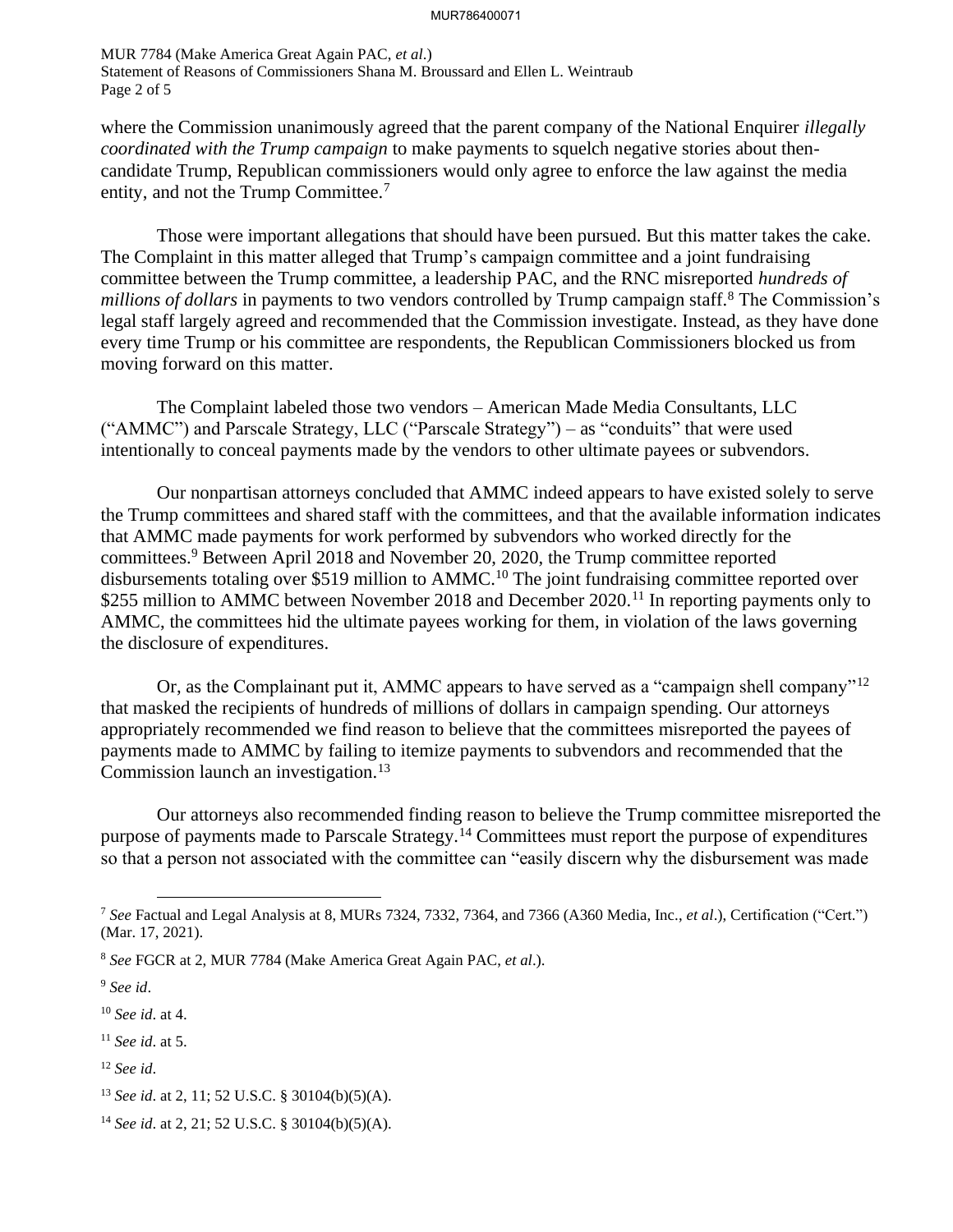MUR 7784 (Make America Great Again PAC, *et al*.) Statement of Reasons of Commissioners Shana M. Broussard and Ellen L. Weintraub Page 3 of 5

when reading the name of the recipient and purpose."<sup>15</sup> The Trump committee reported over \$8 million in payments to Parscale Strategy with purpose codes such as "strategy consulting," "photography services," and "consulting- management/strategy/communications/political/digital." These purpose codes do not disclose that Parscale Strategy reportedly paid the salaries of several Trump campaign staffers, including Lara Trump, Kimberly Guilfoyle, and Bradley Parscale.<sup>16</sup> Our attorneys therefore recommended we find reason to believe the Trump committee misreported the purposes of disbursements to Parscale Strategy.

We agreed with our attorneys and voted accordingly.<sup>17</sup> We did not, however, have the necessary four votes to initiate an investigation. All three Republican Commissioners voted against our attorneys' recommendations and voted instead to dismiss the allegations.

This vote came shortly after the Commission *did* manage to find enough Republican votes to find probable cause to believe the DNC and Hillary Clinton misreported the purpose of payments to a law firm.<sup>18</sup> As our attorneys explained, the circumstances in this matter are analogous to the DNC case. Both involved a presidential candidate making payments to a vendor along with credible press reports alleging that the purposes of those payments were for something other than what was disclosed.<sup>19</sup> We voted to enforce the law in the DNC matter, as we did here. The major difference, excluding the parties, is that the DNC case involved a tiny fraction of the amount of money at issue in this matter.

The Republican commissioners selectively cite the evidence before us to draw false and conclusory distinctions between the matters. "This matter is distinguishable," they wrote, "because – as stated above – the Trump Committee provided adequate purpose descriptors for its payments to Parscale Strategy, and no additional information is needed to understand what these payments were used for."<sup>20</sup>

Those purpose descriptors, as the Commission's attorneys emphasized, neglected to mention that the funds were reportedly used to pay the salaries of several Trump campaign staffers, including Lara Trump, Guilfoyle, and Parscale. And as our attorneys noted, the respondents didn't deny it.<sup>21</sup> And the Complaint includes a direct quote from Parscale, who, when asked about it by a reporter, replied, "I can pay them however I want to pay them." $^{22}$ 

<sup>18</sup> *See* Cert., MURs 7291 and 7449 (DNC Services Corp., *et al*.), (Dec. 16, 2021).

<sup>19</sup> *See* FGCR at 23.

<sup>15</sup> *See* Statement of Policy: "Purpose of Disbursement" Entries for Filings with the Commission, 72 Fed. Reg. 887, 888 (Jan. 9, 2007).

<sup>16</sup> *See* FGCR at 8, 23.

<sup>17</sup> *See* Cert., MUR 7784 (Make America Great Again, *et al*.) (May 11, 2022).

<sup>&</sup>lt;sup>20</sup> Statement of Reasons ("SOR") of Chairman Allen J. Dickerson and Commissioners Sean J. Cooksey and James E. "Trey" Trainor, III at 11.

<sup>&</sup>lt;sup>21</sup> FGCR at 20 ("[T]he Committees' Response does not address the allegations that Guilfoyle and Lara Trump were also employed by the Trump Committee or that Parscale reportedly stated that his firm paid Trump campaign staff").

<sup>22</sup> *See* Complaint in MUR 7784 (Make America Great Again, *et al*.), at ¶57 (p. 21), *citing* S.V. Date, *Trump Campaign Secretly Paying \$180,000 A Year to His Sons' Significant Others,* HUFFPOST (Apr. 17, 2020), [https://www.huffpost.com/entry/trump-secret-payments-sons-wife-girlfriend\\_n\\_5e9a1c46c5b635d25d6c747a.](https://www.huffpost.com/entry/trump-secret-payments-sons-wife-girlfriend_n_5e9a1c46c5b635d25d6c747a)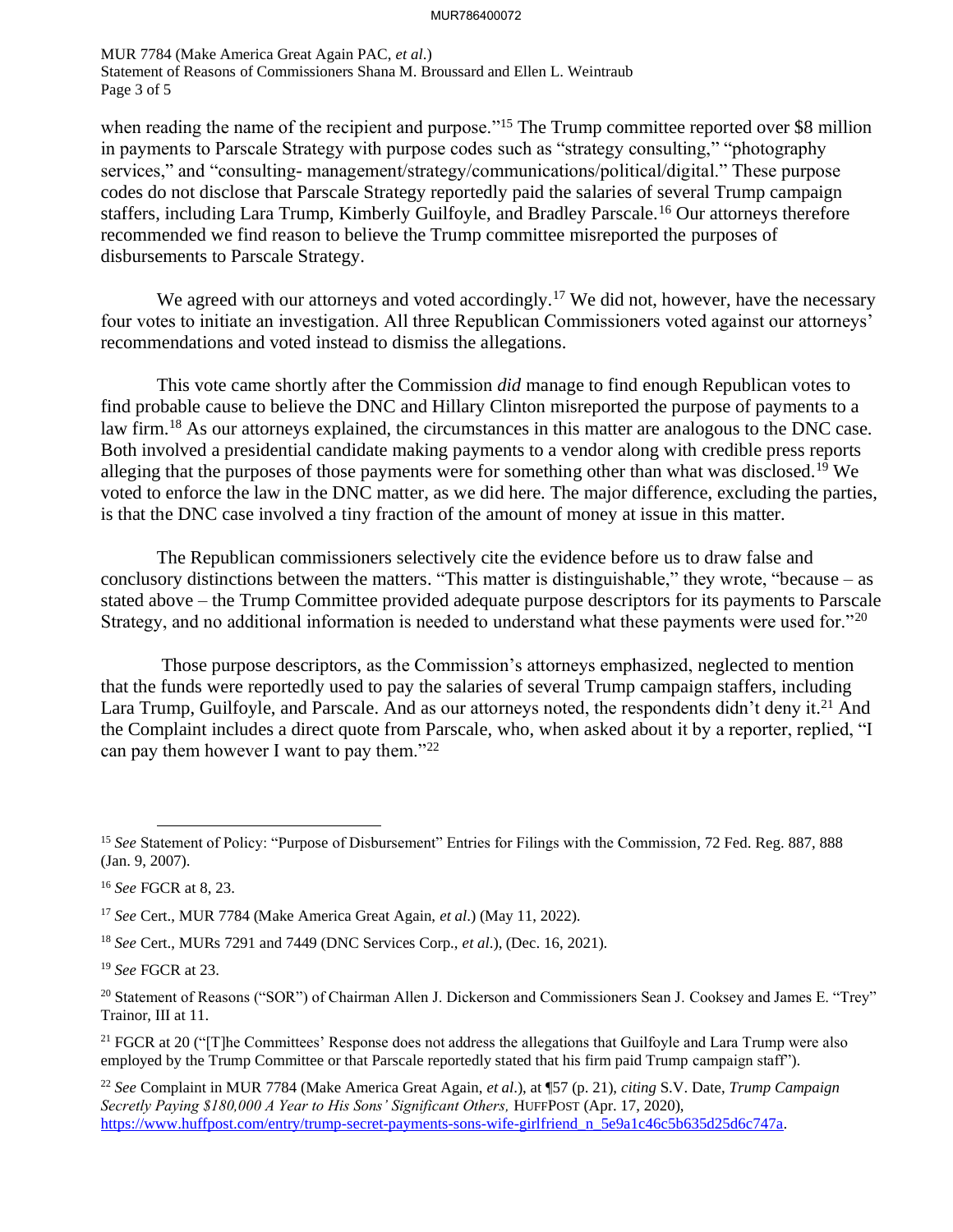MUR 7784 (Make America Great Again PAC, *et al*.) Statement of Reasons of Commissioners Shana M. Broussard and Ellen L. Weintraub Page 4 of 5

Running campaign salary payments through another organization risks obscuring potential selfdealing and conflicts of interest that is exactly the type of information the FECA is intended to expose to the sunlight of disclosure. But our Republican colleagues disregard these inconvenient facts, and, in blocking any investigation, attempt to ensure that no more embarrassing facts will come to light.

They brush off the meticulously documented 81-page Complaint, which cites 80 different sources<sup>23</sup> in its 131 footnotes, claiming: "[T]he only arguable factual support comes from inferences based upon media reports citing anonymous sources." "We will not pursue enforcement-by-rumor, particularly on a tenuous legal theory."<sup>24</sup> Later, they assert, "Unsourced reports are not a proper basis for Commission enforcement action."<sup>25</sup>

We reject this attempt to discredit news reports as appropriate sources of information for complaints and appropriate bases for investigations under the Federal Election Campaign Act. The allegation that Lara Trump, Guilfoyle, and Parscale were employed by the Trump Committee, for example, is backed up by detailed reporting in *The Wall Street Journal<sup>26</sup>* and *The New York Times.<sup>27</sup>* Following up on this reporting is hardly "enforcement-by-rumor."<sup>28</sup> We cannot agree that *The Wall Street Journal* is not a trustworthy enough news source to form the basis of a credible allegation that a significant violation of the Act may have occurred and merits investigation.<sup>29</sup>

It is instructive to consider the sole anonymous source Congress banned from the enforcement context: the filer of an administrative complaint. The Act states that "The Commission may not conduct any investigation or take any other action under this section solely on the basis of a complaint of a person whose identity is not disclosed to the Commission."<sup>30</sup>

In their statement, the Republican Commissioners attempt to conflate an anonymous complainant and an anonymous source used in a news article cited by complainants or our attorneys.<sup>31</sup> But there is a world of difference between them. Unlike press reports that contain anonymous sources, which have reporters, editors, and publications vouching for them, there can be no vouching for the allegations in a completely anonymous FEC complaint. This agency might not exist were it not for

<sup>28</sup> SOR at 1.

<sup>30</sup> 52 U.S.C. §30109(a)(1).

<sup>23</sup> Among them: *The Wall Street Journal, The Washington Post, The New York Times,* Reuters, CBS, FOX News, CNN, CNBC, Trump committee press releases, the Center for Public Integrity, *Politico,* Federal Election Commission documents, *Huffington Post,* the Virginia State Corporation Commission, the Texas Comptroller of Public Accounts, and the Delaware Department of State.

<sup>24</sup> SOR at 1.

<sup>25</sup> SOR at 8-9.

<sup>26</sup> Julie Bykowicz, *Trump's Campaign Machine Has Two-Year Head Start*, WALL ST. J. (Apr. 14, 2019), [https://www.wsj.com/articles/trumps-campaign-machine-has-two-year-head-start-11555243200.](https://www.wsj.com/articles/trumps-campaign-machine-has-two-year-head-start-11555243200)

<sup>27</sup> Danny Hakim & Glenn Thrush, *How the Trump Campaign Took Over the G.O.P.*, N.Y. TIMES (Mar. 9, 2020), [https://www.nytimes.com/2020/03/09/us/trump-campaign-brad-parscale.html.](https://www.nytimes.com/2020/03/09/us/trump-campaign-brad-parscale.html)

<sup>29</sup> *See* Federal Election Commission, "Statement of Policy Regarding Commission Action in Matters at the Initial Stage in the Enforcement Process," 72 Fed. Reg. 12,545, 12,545 (Mar. 16, 2007).

 $31$  SOR at 9 n.65 ("That the Commission may not consider anonymous complaints ... further counsels against pursuing enforcement action based upon anonymous sources alone.").